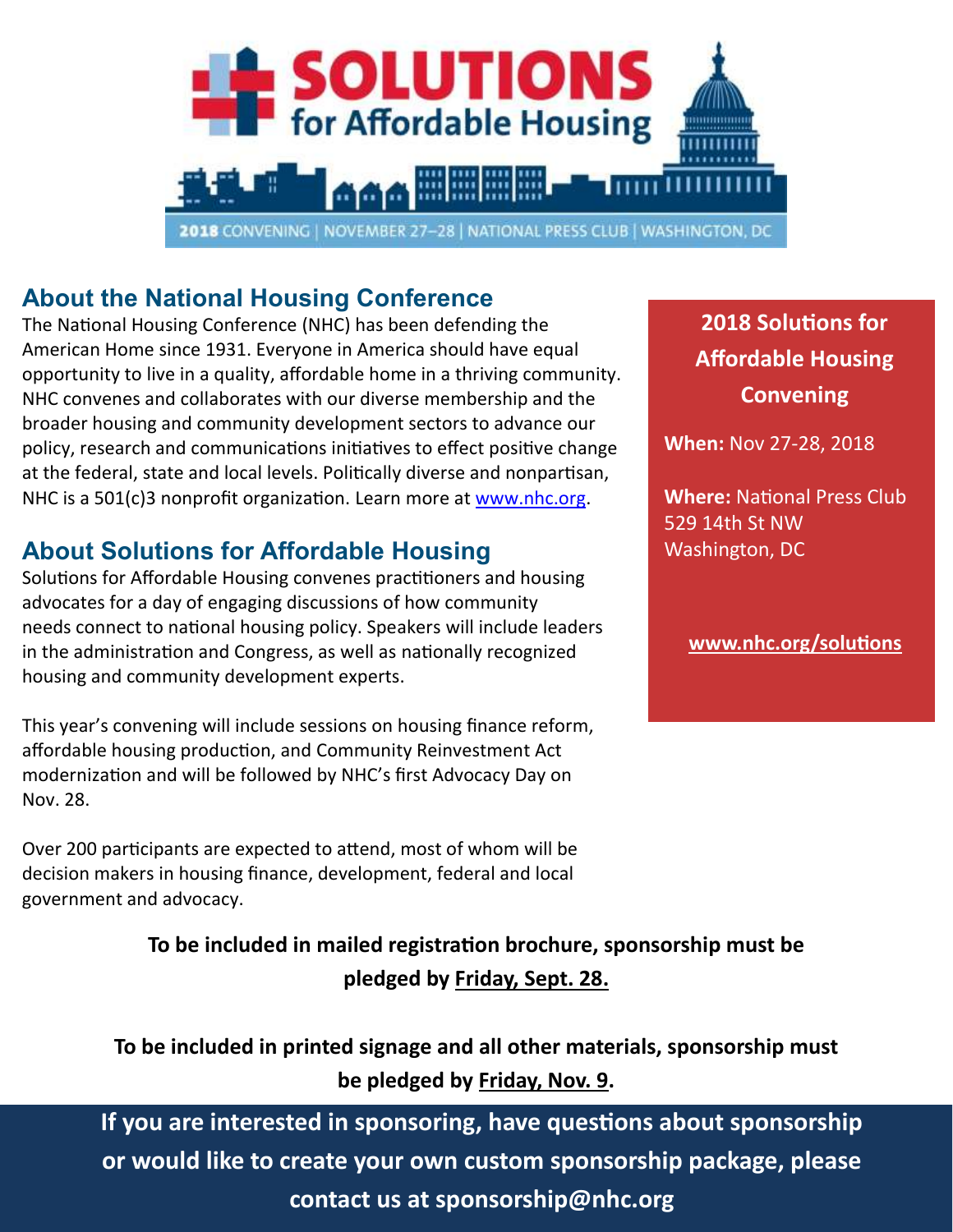

# Sponsorship Levels

**Presenting Sponsor \$75,000**  SOLD

#### **Premier Sponsor**

**\$50,000** 

*Contact NHC for details and to customize packages, which include prime live acknowledgement, exhibit space, complimentary registrations and more.*

**Select Sponsor** SOLD **\$25,000** 

#### **Networking Reception \$15,000**  SOLD

*Your organization's brand will be prominently displayed at the convening reception, where attendees network over hors d'oeuvres and an open bar*

- Acknowledgement on event signage with logo
- Acknowledgement in convening publications, the convening app and on convening website
- One item, sample or publication on display table
- 3 complimentary convening registrations

**If you are interested in sponsoring, have questions about sponsorship or would like to create your own custom sponsorship package, please contact us at sponsorship@nhc.org**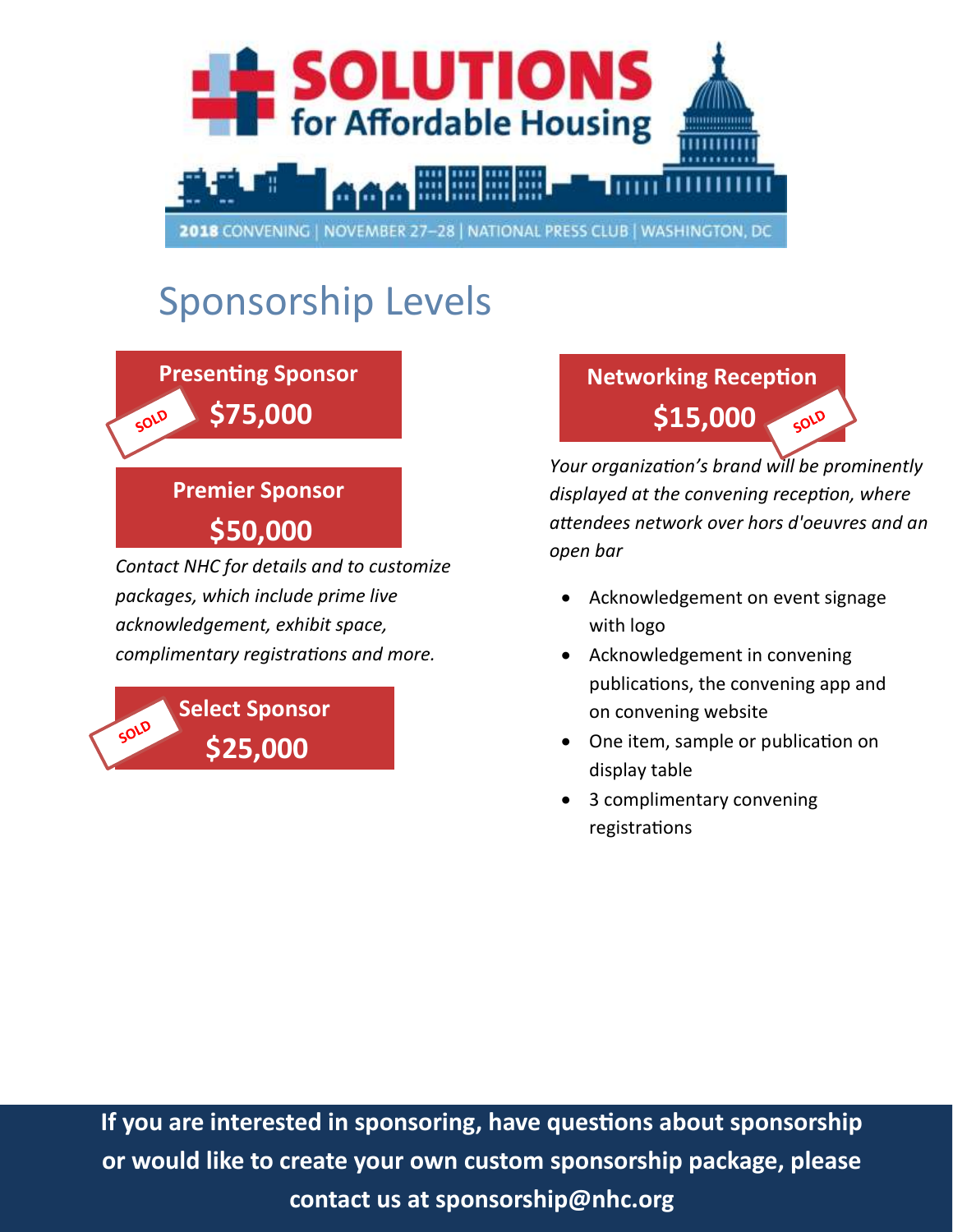

# **Opening Luncheon \$7,500**

*Sponsor the opening luncheon plenary, which will feature a dynamic speaker or panel*

- Acknowledgement on event signage with logo
- Acknowledgement in convening publications, convening app and on convening website
- One item, sample or publication on display table
- 2 complimentary convening registrations

#### **Advocacy Day \$5,000**

- Acknowledgement on event signage with logo
- Acknowledgement in convening publications, convening app and on convening website
- Logo displayed on Advocacy Day giveaway
- 1 complimentary convening registration

# **Breakfast Plenary \$7,500**

*Sponsor the breakfast plenary, which will feature a dynamic speaker or panel*

- Acknowledgement on event signage with logo
- Acknowledgement in convening publications, convening app and on convening website
- One item, sample or publication on display table
- 2 complimentary convening registrations

# **Convening Supporter \$3,500**

- Acknowledgement on event signage with logo
- Acknowledgement in convening publications, convening app and on convening website
- 1 complimentary convening registration
- Logo on Wi-Fi signage

**If you are interested in sponsoring, have questions about sponsorship or would like to create your own custom sponsorship package, please contact us at sponsorship@nhc.org**